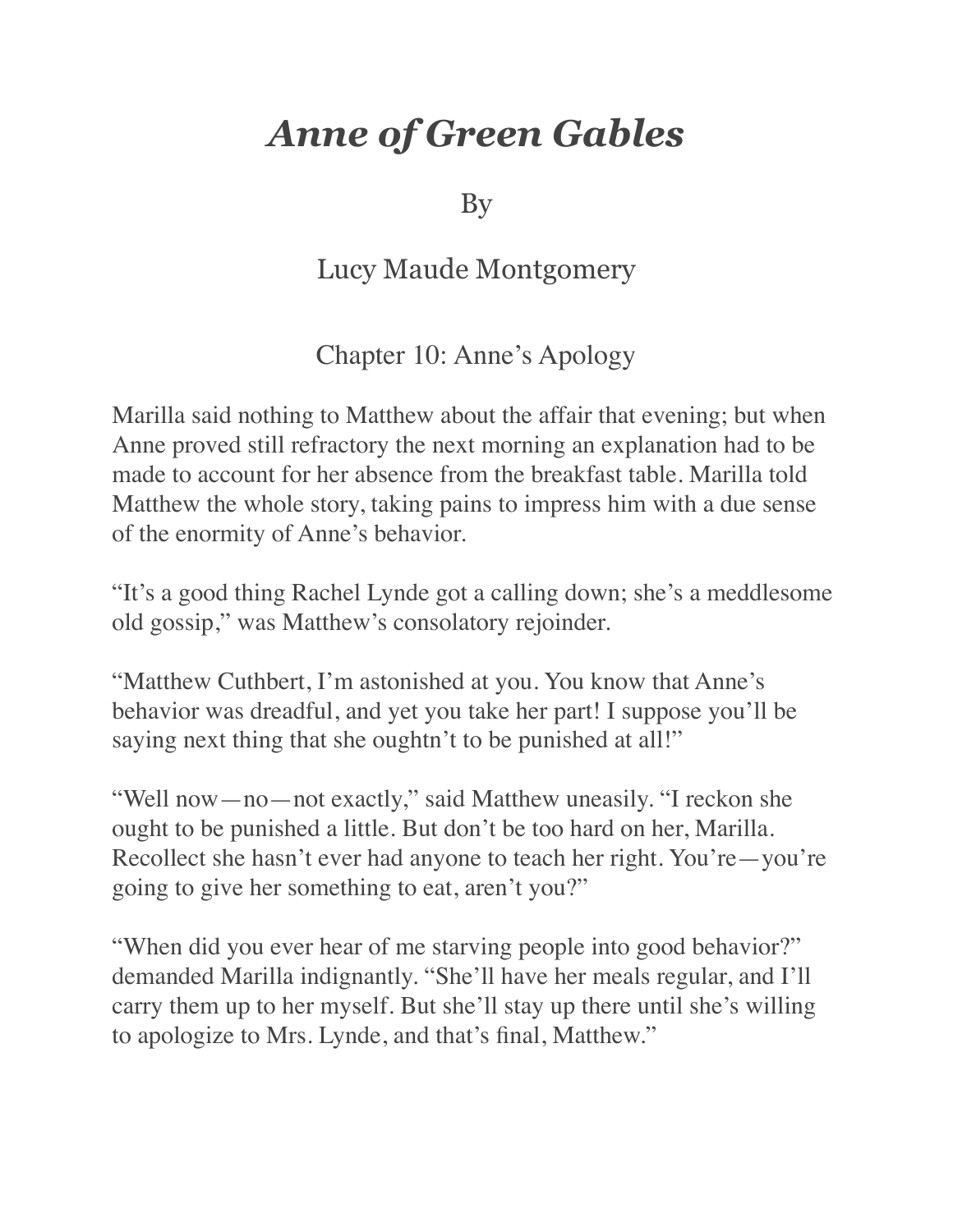Breakfast, dinner, and supper were very silent meals—for Anne still remained obdurate. After each meal Marilla carried a well-filled tray to the east gable and brought it down later on not noticeably depleted. Matthew eyed its last descent with a troubled eye. Had Anne eaten anything at all?

When Marilla went out that evening to bring the cows from the back pasture, Matthew, who had been hanging about the barns and watching, slipped into the house with the air of a burglar and crept upstairs. As a general thing Matthew gravitated between the kitchen and the little bedroom off the hall where he slept; once in a while he ventured uncomfortably into the parlor or sitting room when the minister came to tea. But he had never been upstairs in his own house since the spring he helped Marilla paper the spare bedroom, and that was four years ago.

He tiptoed along the hall and stood for several minutes outside the door of the east gable before he summoned courage to tap on it with his fingers and then open the door to peep in.

Anne was sitting on the yellow chair by the window gazing mournfully out into the garden. Very small and unhappy she looked, and Matthew's heart smote him. He softly closed the door and tiptoed over to her.

"Anne," he whispered, as if afraid of being overheard, "how are you making it, Anne?"

Anne smiled wanly.

"Pretty well. I imagine a good deal, and that helps to pass the time. Of course, it's rather lonesome. But then, I may as well get used to that."

Anne smiled again, bravely facing the long years of solitary imprisonment before her.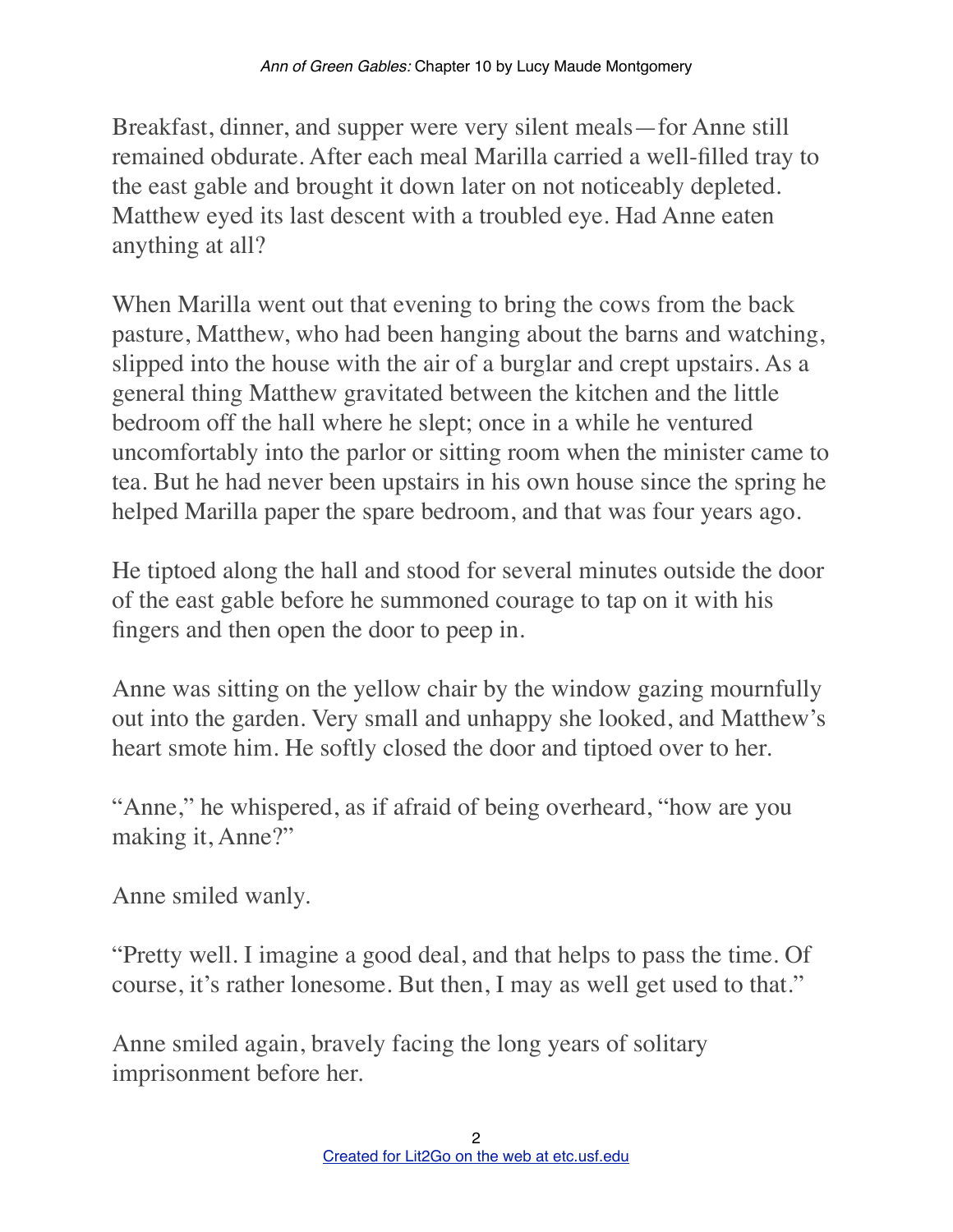Matthew recollected that he must say what he had come to say without loss of time, lest Marilla return prematurely. "Well now, Anne, don't you think you'd better do it and have it over with?" he whispered. "It'll have to be done sooner or later, you know, for Marilla's a dreadful determined woman—dreadful determined, Anne. Do it right off, I say, and have it over."

"Do you mean apologize to Mrs. Lynde?"

"Yes—apologize—that's the very word," said Matthew eagerly. "Just smooth it over so to speak. That's what I was trying to get at."

"I suppose I could do it to oblige you," said Anne thoughtfully. "It would be true enough to say I am sorry, because I AM sorry now. I wasn't a bit sorry last night. I was mad clear through, and I stayed mad all night. I know I did because I woke up three times and I was just furious every time. But this morning it was over. I wasn't in a temper anymore—and it left a dreadful sort of goneness, too. I felt so ashamed of myself. But I just couldn't think of going and telling Mrs. Lynde so. It would be so humiliating. I made up my mind I'd stay shut up here forever rather than do that. But still—I'd do anything for you—if you really want me to—"

"Well now, of course I do. It's terrible lonesome downstairs without you. Just go and smooth things over—that's a good girl."

"Very well," said Anne resignedly. "I'll tell Marilla as soon as she comes in I've repented."

"That's right—that's right, Anne. But don't tell Marilla I said anything about it. She might think I was putting my oar in and I promised not to do that."

"Wild horses won't drag the secret from me," promised Anne solemnly. "How would wild horses drag a secret from a person anyhow?"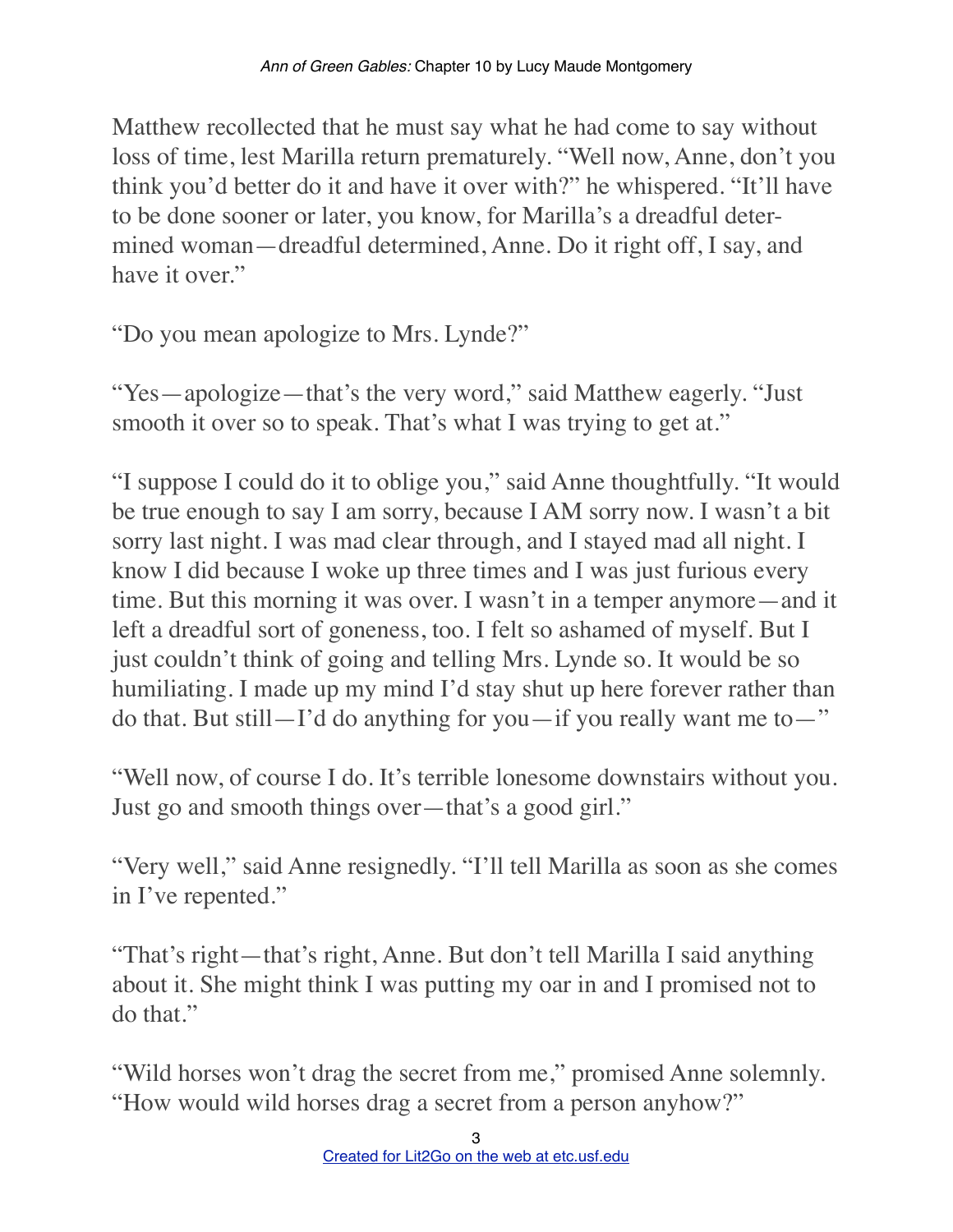But Matthew was gone, scared at his own success. He fled hastily to the remotest corner of the horse pasture lest Marilla should suspect what he had been up to. Marilla herself, upon her return to the house, was agreeably surprised to hear a plaintive voice calling, "Marilla" over the banisters.

"Well?" she said, going into the hall.

"I'm sorry I lost my temper and said rude things, and I'm willing to go and tell Mrs. Lynde so."

"Very well." Marilla's crispness gave no sign of her relief. She had been wondering what under the canopy she should do if Anne did not give in. "I'll take you down after milking."

Accordingly, after milking, behold Marilla and Anne walking down the lane, the former erect and triumphant, the latter drooping and dejected. But halfway down Anne's dejection vanished as if by enchantment. She lifted her head and stepped lightly along, her eyes fixed on the sunset sky and an air of subdued exhilaration about her. Marilla beheld the change disapprovingly. This was no meek penitent such as it behooved her to take into the presence of the offended Mrs. Lynde.

"What are you thinking of, Anne?" she asked sharply.

"I'm imagining out what I must say to Mrs. Lynde," answered Anne dreamily.

This was satisfactory—or should have been so. But Marilla could not rid herself of the notion that something in her scheme of punishment was going askew. Anne had no business to look so rapt and radiant.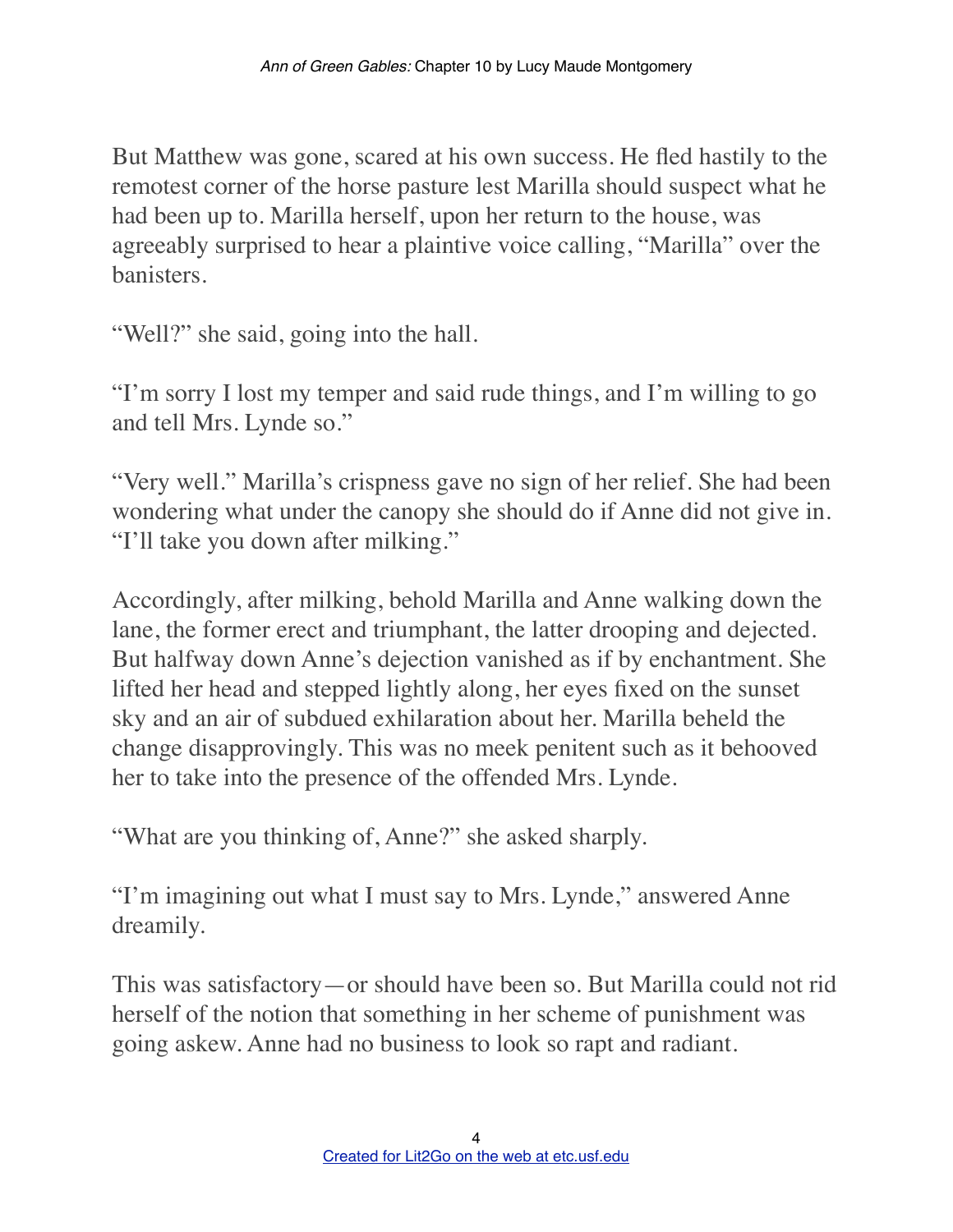Rapt and radiant Anne continued until they were in the very presence of Mrs. Lynde, who was sitting knitting by her kitchen window. Then the radiance vanished. Mournful penitence appeared on every feature. Before a word was spoken Anne suddenly went down on her knees before the astonished Mrs. Rachel and held out her hands beseechingly.

"Oh, Mrs. Lynde, I am so extremely sorry," she said with a quiver in her voice. "I could never express all my sorrow, no, not if I used up a whole dictionary. You must just imagine it. I behaved terribly to you—and I've disgraced the dear friends, Matthew and Marilla, who have let me stay at Green Gables although I'm not a boy. I'm a dreadfully wicked and ungrateful girl, and I deserve to be punished and cast out by respectable people forever. It was very wicked of me to fly into a temper because you told me the truth. It WAS the truth; every word you said was true. My hair is red and I'm freckled and skinny and ugly. What I said to you was true, too, but I shouldn't have said it. Oh, Mrs. Lynde, please, please, forgive me. If you refuse it will be a lifelong sorrow on a poor little orphan girl, would you, even if she had a dreadful temper? Oh, I am sure you wouldn't. Please say you forgive me, Mrs. Lynde."

Anne clasped her hands together, bowed her head, and waited for the word of judgment.

There was no mistaking her sincerity—it breathed in every tone of her voice. Both Marilla and Mrs. Lynde recognized its unmistakable ring. But the former under-stood in dismay that Anne was actually enjoying her valley of humiliation—was reveling in the thoroughness of her abasement. Where was the wholesome punishment upon which she, Marilla, had plumed herself? Anne had turned it into a species of positive pleasure.

Good Mrs. Lynde, not being overburdened with perception, did not see this. She only perceived that Anne had made a very thorough apology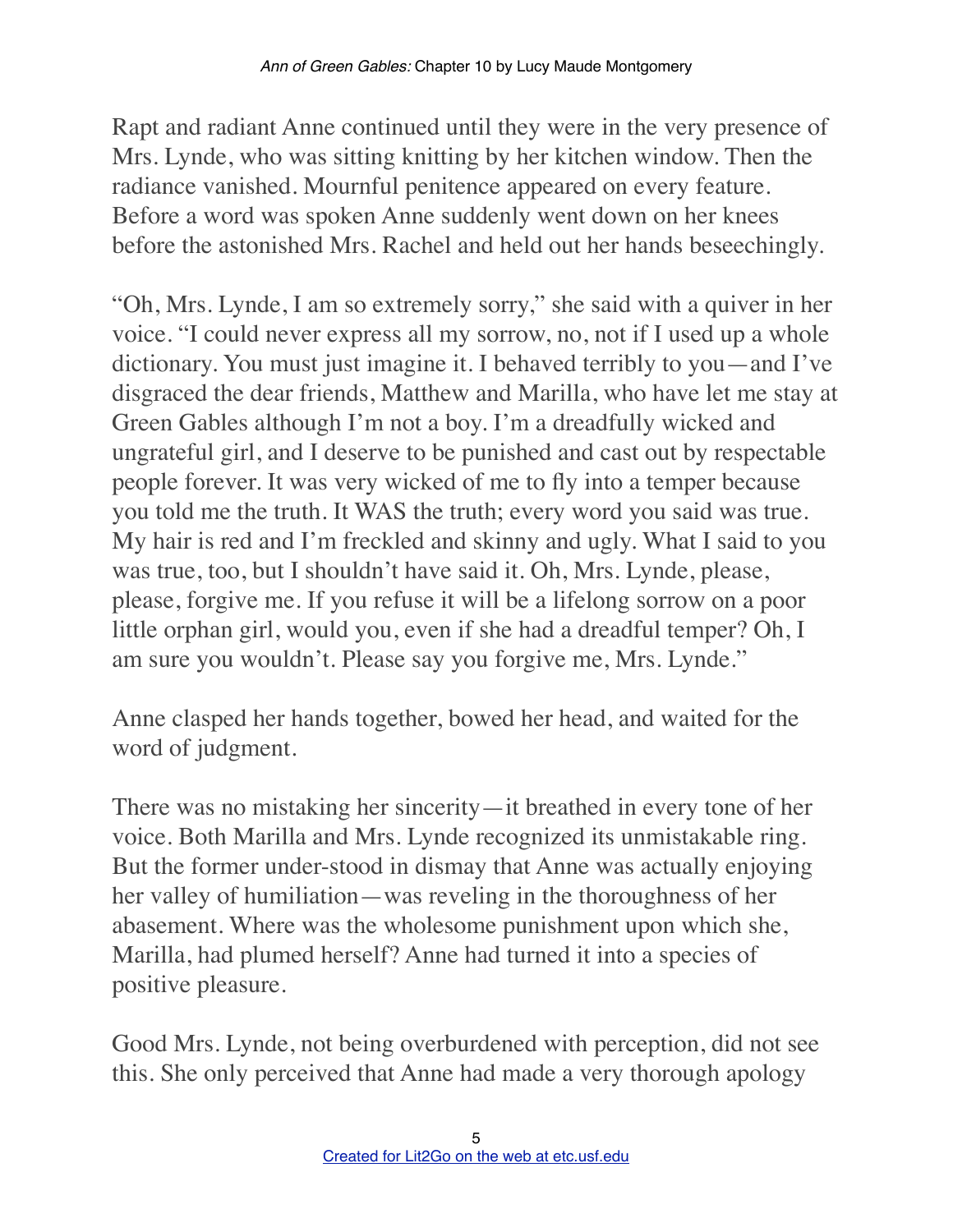and all resentment vanished from her kindly, if somewhat officious, heart.

"There, there, get up, child," she said heartily. "Of course I forgive you. I guess I was a little too hard on you, anyway. But I'm such an outspoken person. You just mustn't mind me, that's what. It can't be denied your hair is terrible red; but I knew a girl once—went to school with her, in fact—whose hair was every mite as red as yours when she was young, but when she grew up it darkened to a real handsome auburn. I wouldn't be a mite surprised if yours did, too—not a mite."

"Oh, Mrs. Lynde!" Anne drew a long breath as she rose to her feet. "You have given me a hope. I shall always feel that you are a benefactor. Oh, I could endure anything if I only thought my hair would be a handsome auburn when I grew up. It would be so much easier to be good if one's hair was a handsome auburn, don't you think? And now may I go out into your garden and sit on that bench under the apple-trees while you and Marilla are talking? There is so much more scope for imagination out there."

"Laws, yes, run along, child. And you can pick a bouquet of them white June lilies over in the corner if you like."

As the door closed behind Anne Mrs. Lynde got briskly up to light a lamp.

"She's a real odd little thing. Take this chair, Marilla; it's easier than the one you've got; I just keep that for the hired boy to sit on. Yes, she certainly is an odd child, but there is something kind of taking about her after all. I don't feel so surprised at you and Matthew keeping her as I did—nor so sorry for you, either. She may turn out all right. Of course, she has a queer way of expressing herself—a little too—well, too kind of forcible, you know; but she'll likely get over that now that she's come to live among civilized folks. And then, her temper's pretty quick, I guess;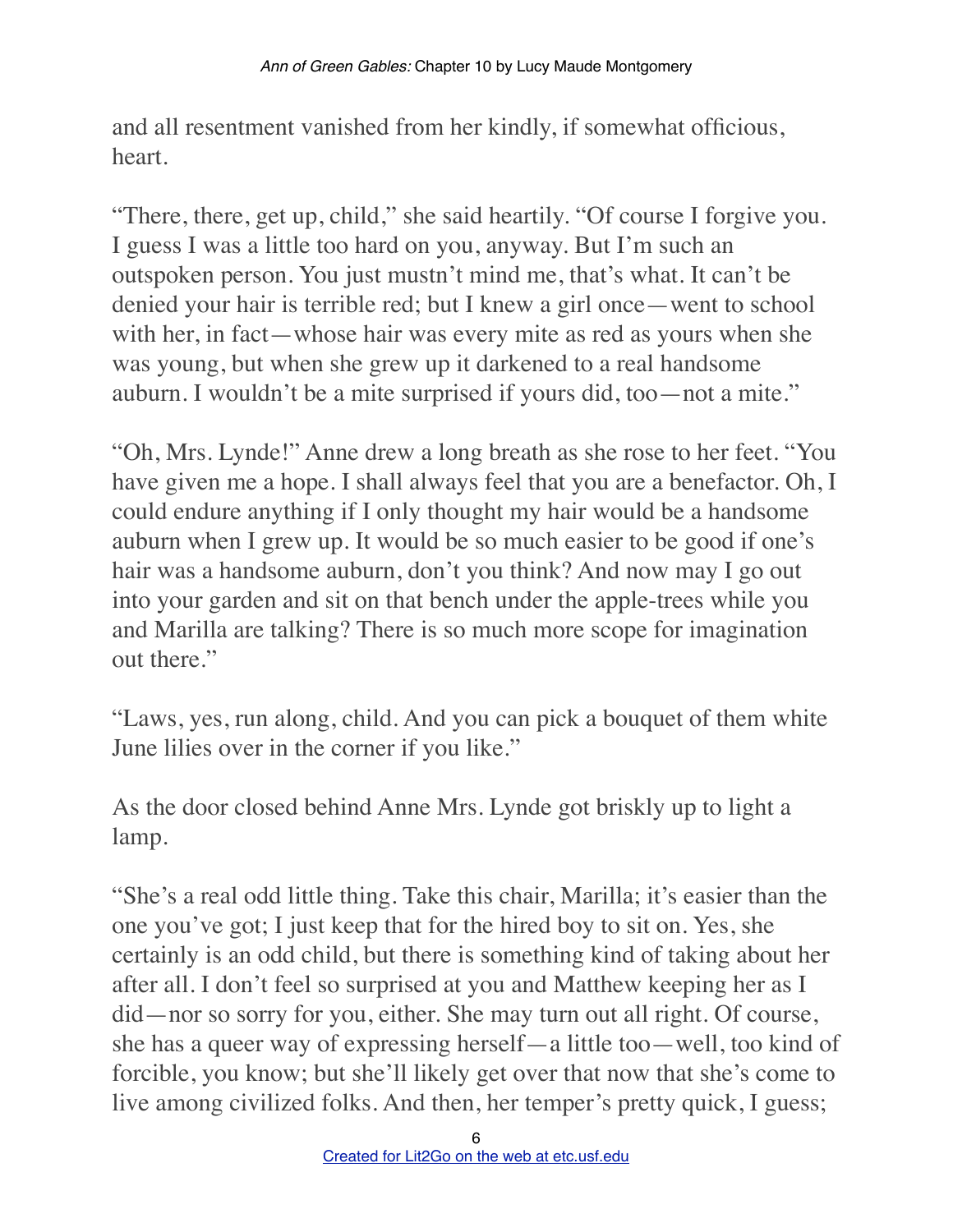but there's one comfort, a child that has a quick temper, just blaze up and cool down, ain't never likely to be sly or deceitful. Preserve me from a sly child, that's what. On the whole, Marilla, I kind of like her."

When Marilla went home Anne came out of the fragrant twilight of the orchard with a sheaf of white narcissi in her hands.

"I apologized pretty well, didn't I?" she said proudly as they went down the lane. "I thought since I had to do it I might as well do it thoroughly."

"You did it thoroughly, all right enough," was Marilla's comment. Marilla was dismayed at finding herself inclined to laugh over the recollection. She had also an uneasy feeling that she ought to scold Anne for apologizing so well; but then, that was ridiculous! She compromised with her conscience by saying severely:

"I hope you won't have occasion to make many more such apologies. I hope you'll try to control your temper now, Anne."

"That wouldn't be so hard if people wouldn't twit me about my looks," said Anne with a sigh. "I don't get cross about other things; but I'm SO tired of being twitted about my hair and it just makes me boil right over. Do you suppose my hair will really be a handsome auburn when I grow up?"

"You shouldn't think so much about your looks, Anne. I'm afraid you are a very vain little girl."

"How can I be vain when I know I'm homely?" protested Anne. "I love pretty things; and I hate to look in the glass and see something that isn't pretty. It makes me feel so sorrowful—just as I feel when I look at any ugly thing. I pity it because it isn't beautiful."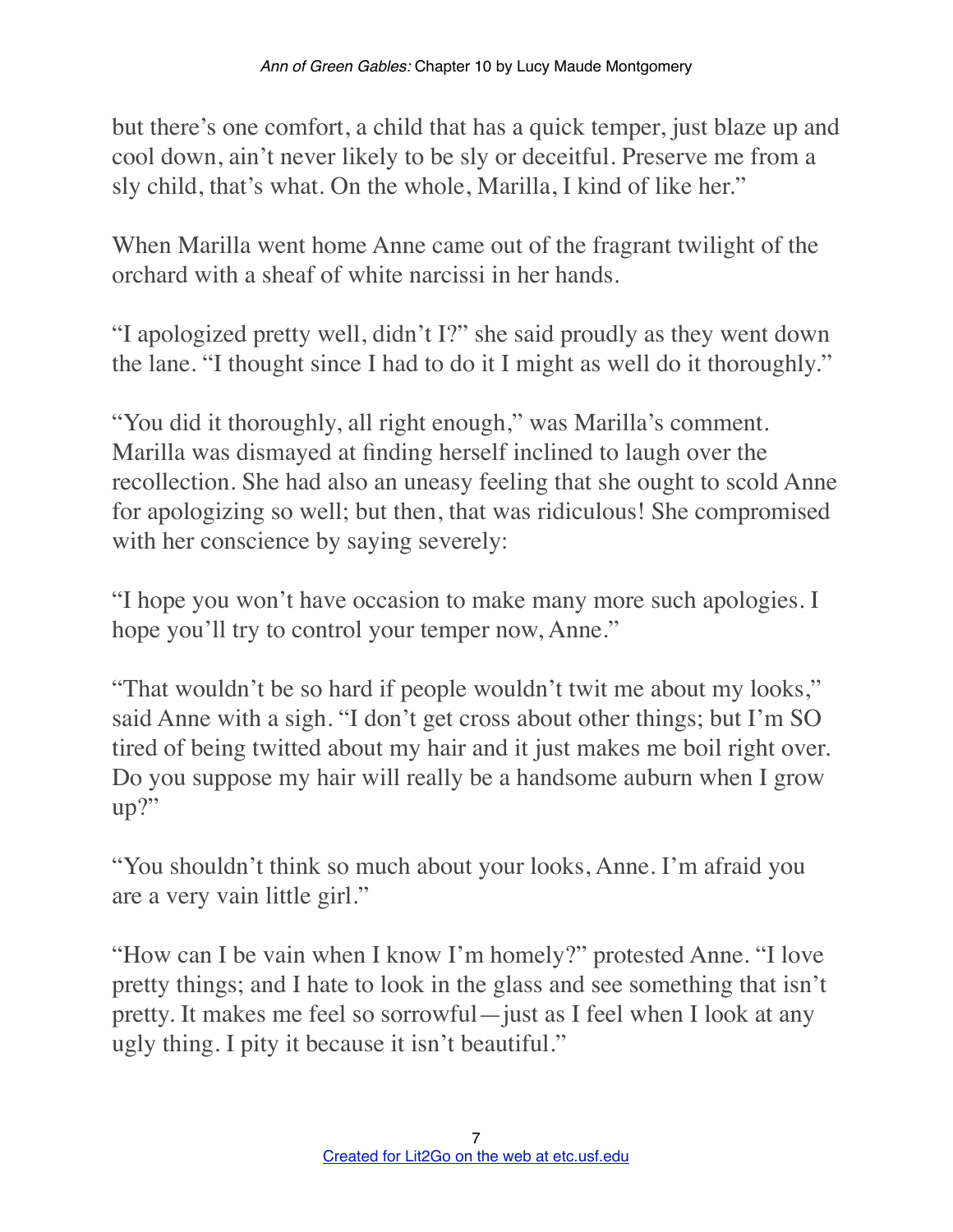"Handsome is as handsome does," quoted Marilla. "I've had that said to me before, but I have my doubts about it," remarked skeptical Anne, sniffing at her narcissi. "Oh, aren't these flowers sweet! It was lovely of Mrs. Lynde to give them to me. I have no hard feelings against Mrs. Lynde now. It gives you a lovely, comfortable feeling to apologize and be forgiven, doesn't it? Aren't the stars bright tonight? If you could live in a star, which one would you pick? I'd like that lovely clear big one away over there above that dark hill."

"Anne, do hold your tongue." said Marilla, thoroughly worn out trying to follow the gyrations of Anne's thoughts.

Anne said no more until they turned into their own lane. A little gypsy wind came down it to meet them, laden with the spicy perfume of young dew-wet ferns. Far up in the shadows a cheerful light gleamed out through the trees from the kitchen at Green Gables. Anne suddenly came close to Marilla and slipped her hand into the older woman's hard palm.

"It's lovely to be going home and know it's home," she said. "I love Green Gables already, and I never loved any place before. No place ever seemed like home. Oh, Marilla, I'm so happy. I could pray right now and not find it a bit hard."

Something warm and pleasant welled up in Marilla's heart at touch of that thin little hand in her own—a throb of the maternity she had missed, perhaps. Its very unaccustomedness and sweetness disturbed her. She hastened to restore her sensations to their normal calm by inculcating a moral.

"If you'll be a good girl you'll always be happy, Anne. And you should never find it hard to say your prayers."

"Saying one's prayers isn't exactly the same thing as praying," said Anne meditatively. "But I'm going to imagine that I'm the wind that is